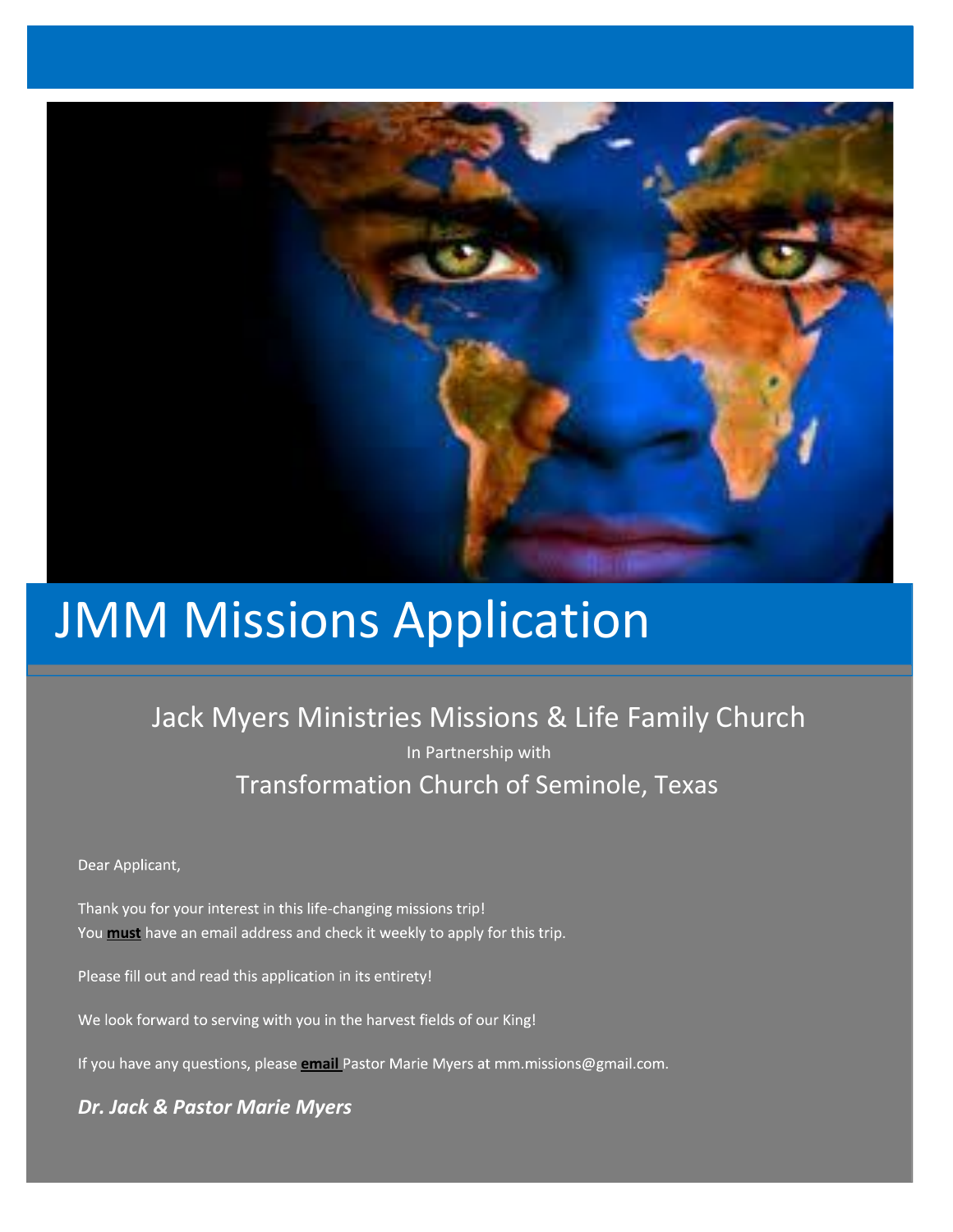# MISSIONARY

Missionary, I will be... Taking Your gospel with my feet Missionary, I will be... Preaching this gospel of Your peace Lord of the Harvest, Place Your fire in me Servant You Need Now, Servant I will be. Give me the eyes of Your Spirit Your heart of compassion to love Lord of the Harvest, I will go! Missionary, I will be... Lifting up Your name, Telling the story of your blood The glory of your love. Missionary, I will be... Healing is my daily bread and I am so well fed.

Missionary, I will be... Taking the gospel with quick feet I say Yes! I will Go! I will follow and I'll flow Bringing many sons to glory **Casting my soul winners crown** at Your Feet Missionary, I will be... Preaching this gospel of Your Peace **Jesus I give You Praise** I give You all the glory Thank You for the honor of Telling Your Story Missionary... I will be!

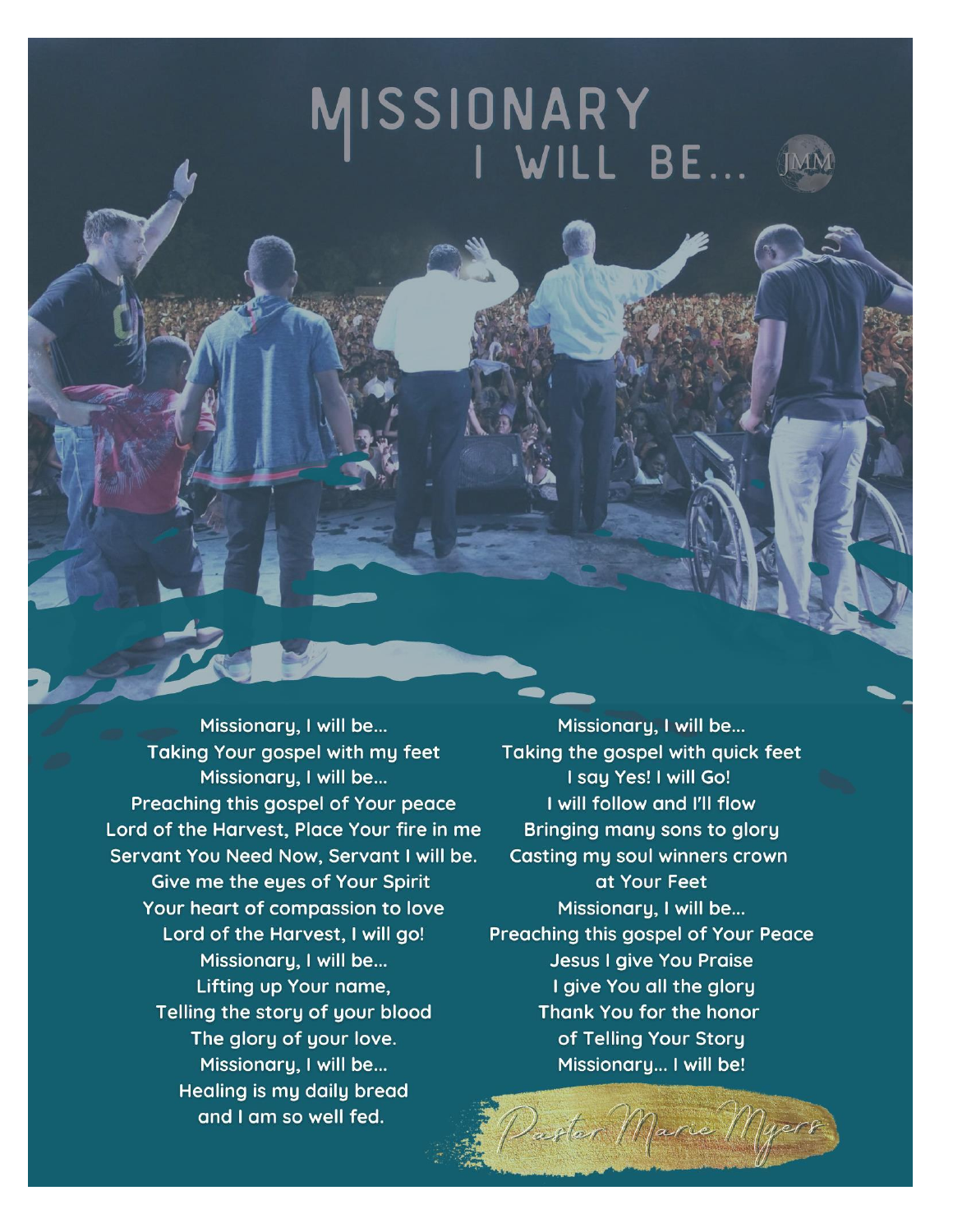#### **Trip Details:**

- ∙ Dates: June 18<sup>th</sup> 26<sup>th</sup>, 2022
- (We recommend you plan an extra day off before and after for unexpected travel delays/changes!)
- ∙ Location: Nagua, Dominican Republic ("The Resolute Tour" I Cor. 2:2)
- ∙ Application due: No later than Jan. 31st, 2022, (**with \$250 fee non-refundable fee attached**). **Mail** application and fees to: Jack Myers Ministries P.O. Box 2178 Plant City, FL 33564
- ∙ Limited Spots available: first come, first going!
- There will be a waiting list put in place, if needed!
- ∙ Must be 18 or older to attend unless your parent is attending also.
- ∙ All correspondence will be done via email -- please check twice weekly and reply promptly. (You will need your own email, **not** shared with another missionary)
- ∙ Please Note**:** Applications **cannot** be processed without **all** of the following included:
	- 1. Application must be notarized.
	- 2. Application fee (noted below).
	- 3. Photocopy of passport. Must have a passport in hand to apply for this trip.
	- 4. Medical Insurance information (see below).
	- 5. A Pastor's recommendation (form attached).
	- 6. A recommendation from an individual not related to you (If you have attended a JMM Missions in the last three years you **do not** need the recommendation forms, you all have been invited back!).

#### **Cost of Trip: \$2,650**

- ∙ Application fee: \$250- must be turned in with application (non--refundable).
- ∙ Included: airfare, meals, bottled water, transportation, hotel, Believers' Authority book, and team T -- Shirt.
- ∙ Not Included: possible optional free day event (cost currently undetermined), luggage fees (\$25 or more each way) to be determined.

Possible Negative Covid test if required 24 - 72 hours before departure and 24 - 72 hours before return.

∙ If you're a parent and traveling with your child 13 years of age or under, please call JMM offices (813)--708--2783 for additional paperwork and/or fees.

#### **Payment Due Dates:**

- Only forms of payment accepted: Check / Money Order to JMM Missions (No Cash). For Credit card, 3% fee added.
- ∙ \$800 due *on or before* March 1st , 2022.
- ∙ \$800 due *on or before* April 1st , 2022.
- ∙ \$800 due *on or before* May 1st, 2022.
- ∙ **Partial payments cannot be accepted and all payments are non-refundable.**
- ∙ **Late Payments cannot be accepted.**

#### **Medical Insurance Information:** ∙

#### Insurance is **REQUIRED!**

- ∙ If you currently have medical insurance, check with your company and verify they have international coverage.
- ∙ If you do not have medical insurance, IMGlobal.com has short -- term medical insurance for trips such as this one. ∙ If purchasing short -- term insurance, this information is **due no later than April 1 st . 2022.**

Please send **ALL** of the following information to [mm.missions@gmail.com:](mailto:mm.missions@gmail.com) No other information please!

- o Company Name
- o Policy Number
- o Company Phone Number

Simply type this information in an email, do not add additional information or scan documents to email.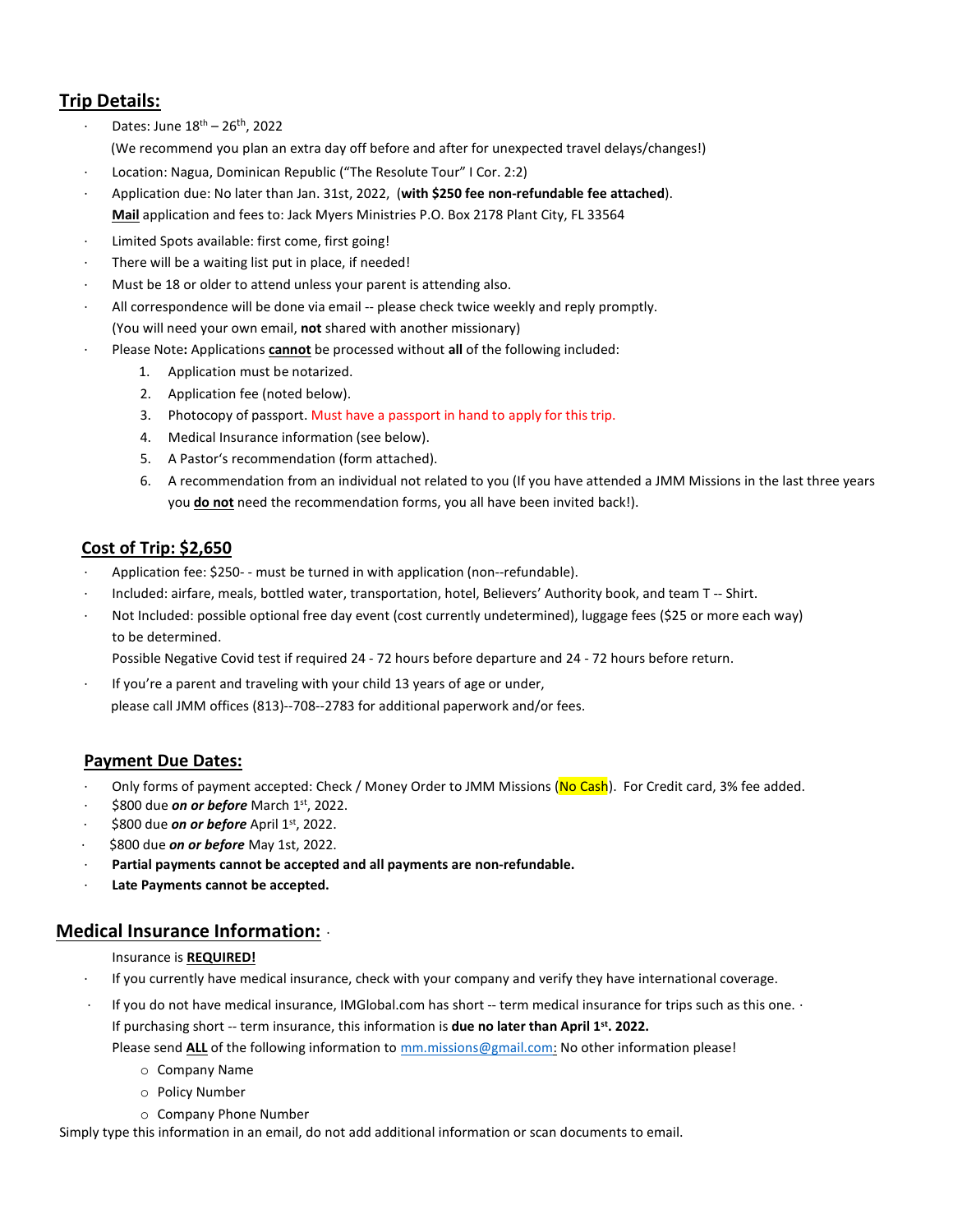#### **Requirements for a JMM Missions trip:**

- Read The Authority of the Believer by Kenneth E. Hagin in its entirety before embarking. (included in total cost of the trip and sent after the final installment has been paid).
- ∙ **Mandatory Training Dates**: Please place these in your calendar. (*Dates subject to change, email will be sent 2 weeks prior*.)
	- o Zoom Call for: **RL's, GL's & TL's** Sunday April 3rd, 2022 at 4 PM EST. (Mandatory)
	- o Orientation: Sunday May 1<sup>st</sup>, 2022 at 3:00 PM EST. (Mandatory) **Entire Team!**

#### **In person for FL team, Zoom for out of state teams.**

- o M.I.G., & Testimony practice: Sunday May 15<sup>th</sup> at 4:00 PM EST. (Mandatory) **Entire Team!**
- o Possible Follow up for **GL's and TL's** Sunday May 22 nd at 4:30 PM EST. (TBD)
- o Possible Drama Kick off Via zoom call (TBD) April June (**Drama team**)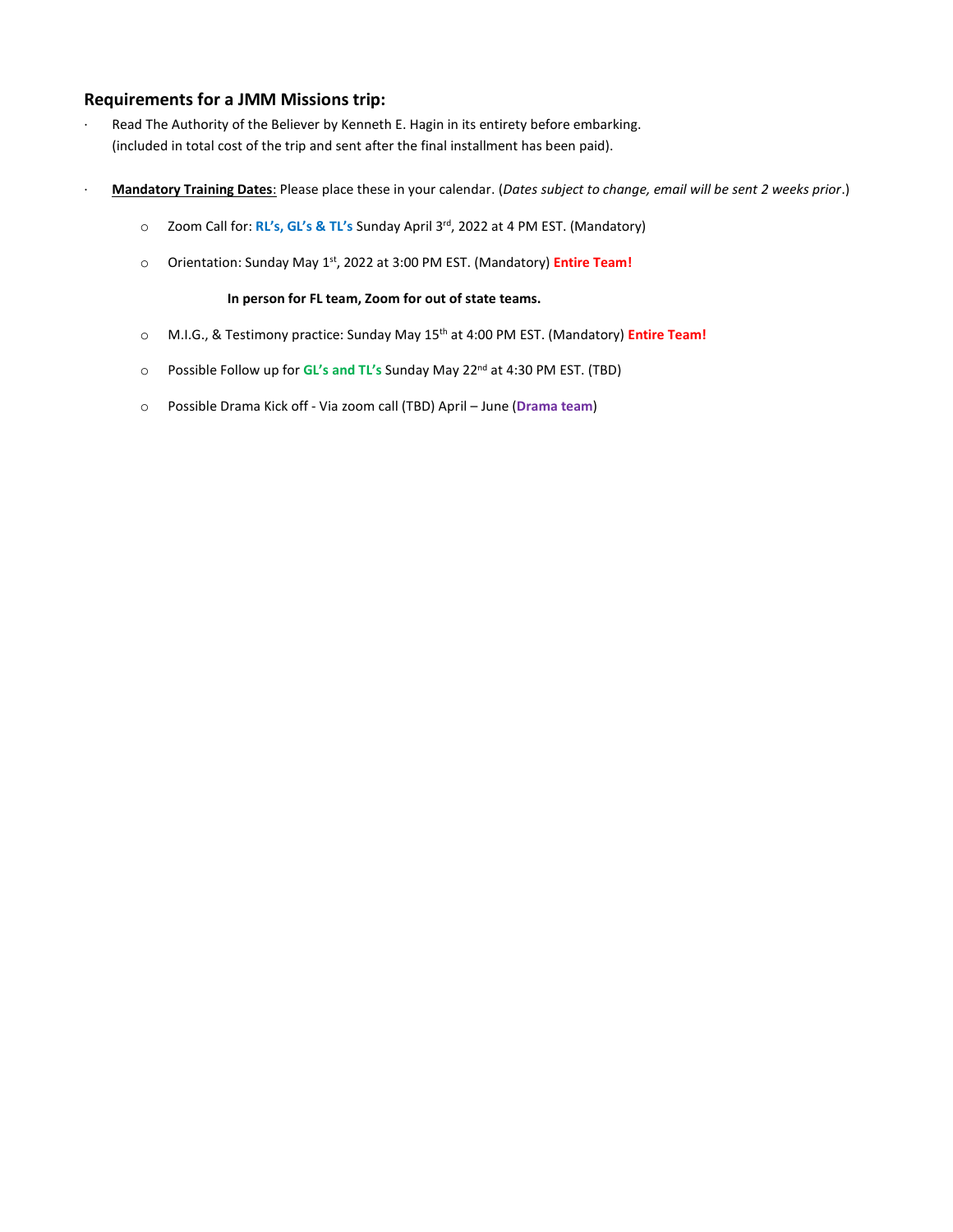#### Please write legibly! (Mail this page and the 2 following only, keep the above 2 pages for your reference.)

Your Name **EXACTLY as it appears on your Passport:**

|                                                            |  |                                                                                                     |  | T--Shirt Size - Check one: 3XL_____ XXL _____ XL _____ L _____ M_____ S_____ Shirt Style: CrewNeck: ___/V-Neck:____ |  |
|------------------------------------------------------------|--|-----------------------------------------------------------------------------------------------------|--|---------------------------------------------------------------------------------------------------------------------|--|
|                                                            |  |                                                                                                     |  | Do you speak Spanish fluently? Yes ______ No _______ Another language? Please specify: _______________________      |  |
| Skill Sets / Talents: Medic/Photographer/Drama etc?        |  |                                                                                                     |  |                                                                                                                     |  |
|                                                            |  |                                                                                                     |  |                                                                                                                     |  |
|                                                            |  |                                                                                                     |  |                                                                                                                     |  |
|                                                            |  |                                                                                                     |  |                                                                                                                     |  |
|                                                            |  |                                                                                                     |  |                                                                                                                     |  |
|                                                            |  |                                                                                                     |  |                                                                                                                     |  |
| <b>Medical Information:</b>                                |  |                                                                                                     |  |                                                                                                                     |  |
|                                                            |  |                                                                                                     |  |                                                                                                                     |  |
|                                                            |  |                                                                                                     |  |                                                                                                                     |  |
|                                                            |  |                                                                                                     |  | Do you have any physical limitations such as weight problems or chronic injuries that would hinder your ability to  |  |
| participate in vigorous activities? If so, please explain: |  |                                                                                                     |  |                                                                                                                     |  |
|                                                            |  |                                                                                                     |  |                                                                                                                     |  |
|                                                            |  |                                                                                                     |  |                                                                                                                     |  |
|                                                            |  |                                                                                                     |  | Do you have any medical problems, emotional disorders, substance abuse addictions? If so, please explain:           |  |
|                                                            |  |                                                                                                     |  |                                                                                                                     |  |
|                                                            |  | Are you currently taking any prescription or non--prescription medicine(s)? If so, please list:     |  |                                                                                                                     |  |
|                                                            |  |                                                                                                     |  |                                                                                                                     |  |
| Are you allergic to anything? ______________               |  |                                                                                                     |  |                                                                                                                     |  |
|                                                            |  |                                                                                                     |  |                                                                                                                     |  |
| (Lunch Daily is Peanut Butter & Jelly)                     |  |                                                                                                     |  |                                                                                                                     |  |
|                                                            |  |                                                                                                     |  |                                                                                                                     |  |
| Your Commitment:                                           |  |                                                                                                     |  |                                                                                                                     |  |
|                                                            |  | As an ambassador of Jesus Christ I will conduct myself according to the following scriptures,       |  |                                                                                                                     |  |
|                                                            |  | which I will study prior to attending this trip: Ephesians Chapters 4 & 5 Amplified Version.        |  |                                                                                                                     |  |
|                                                            |  | I commit to pray for this trip and prepare myself to be a vessel God can work through.              |  |                                                                                                                     |  |
|                                                            |  | I agree to follow and support all guidelines and leadership provided me by the JMM leadership team. |  |                                                                                                                     |  |
|                                                            |  |                                                                                                     |  |                                                                                                                     |  |

*I have not come to be served, I have come to serve!*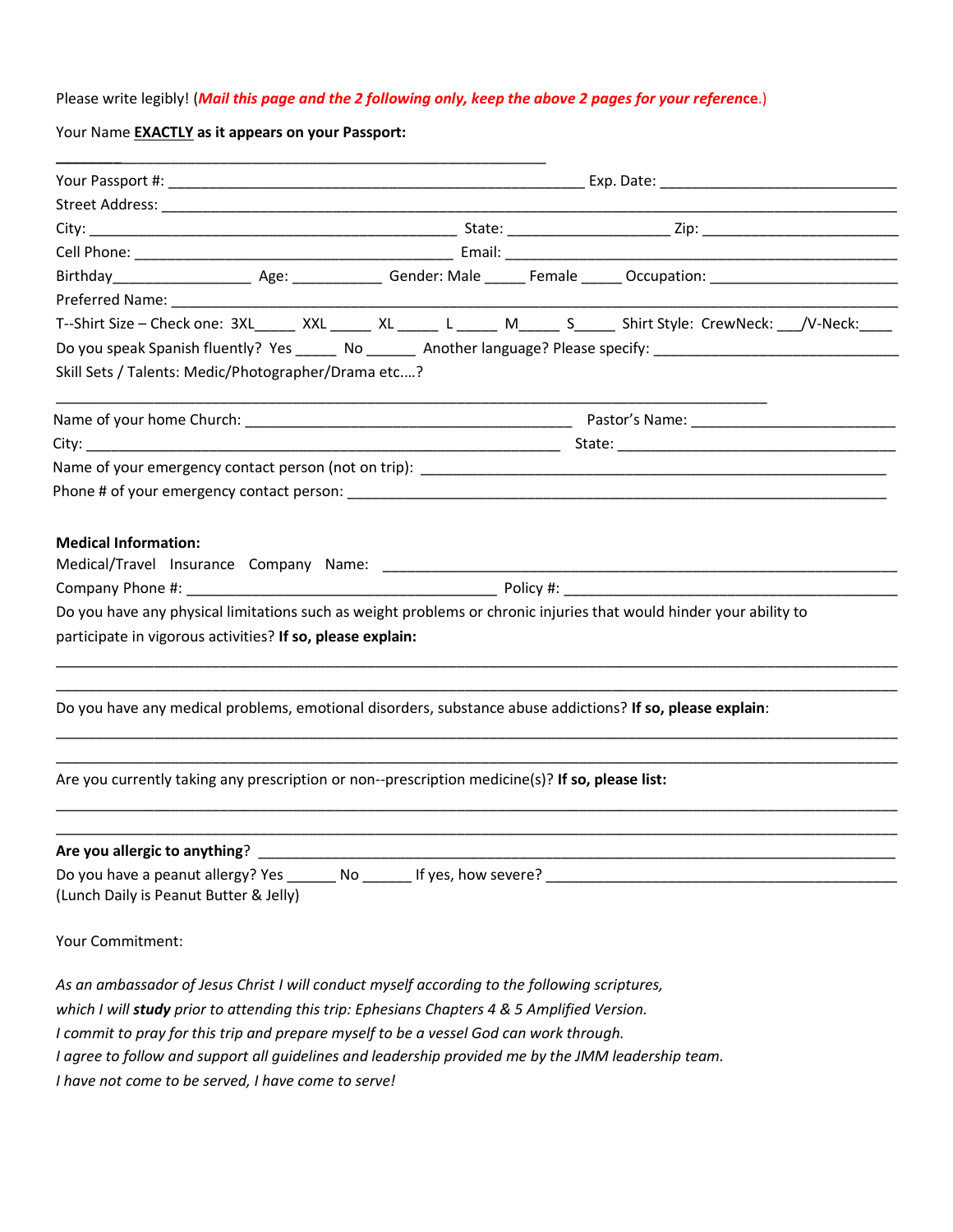The fruit of the uncompromisingly righteous is a tree of life, and he who is wise captures human lives for God, *as a fisher of men -- He gathers and receives them for eternity. Proverbs 11:30-31*

#### **JMM Missions**: DISCIPLINE, LIABILITY, & MEDICAL RELEASE FORM

#### This form must be completed by ALL ADULTS and TEENS, and **mailed with the application** . JMM CANNOT ALLOW ANYONE TO ATTEND WITHOUT THIS **NOTARIZED** FORM, **NO EXCEPTIONS**!

I myself or the parent or legal guardian of the applicant listed on this form, certify that I, he or she has my full approval to participate on a Jack Myers Ministries Missions Trip including any and all sports activities, free day activities and the like. The applicant identified on the form understands that all applicants are expected to abide by the JMM rules, (which I have read), and be directly responsible to the JMM team leaders. JMM leaders assume responsibility for discipline on trips, and if necessary, may because of misconduct; require an applicant to be dismissed. In such instances, the applicant or guardian will assume full responsibility for returning the applicant home. Further, I do release and hereby agree to hold blameless, JMM and its employees and agents from any and every claim arising, or which may be asserted by me or by any member of my family by reason of participating in any activities associated with the JMM Missions trip.

I also release the lessor of properties on which the mission trip is held. Further, I do authorize the JMM staff member, senior pastor, or host missionary, in the event I cannot be reached by phone, to give consent to a physician and/or hospital for emergency medical or surgical treatment while on this trip. It is understood that I will assume any financial responsibility for any expense that may be incurred for said emergency treatment or for transportation home if necessary.

Further, I give JMM permission to use photos and videos taken on the mission trip in promotional materials. In the event of political unrest, natural disaster, or a problem with the hosting missionary, Jack Myers Ministries may alter the itinerary. Jack Myers Ministries or the hosting missionaries will not be responsible for personal injury or loss of valuables of any kind. Jack Myers Ministries does not carry medical insurance for mission participants. You are required to purchase your own. Further, I do certify that said applicant is covered by adequate accident insurance. My consent and signature are given below. I have read and agree to the information given in this form, which is constituted and notarized as a legal document.

All applicants must have this document *notarized*. The application *cannot* be accepted or processed without it. I have *read and understand*, and will abide by *all* policies set forth by Jack Myers Ministries. I also understand that non--compliance may result in my immediate dismissal, without refund or reimbursement, and I will be sent home at my own expense.

#### **Please Print Clearly**

| Applicant                               |  |
|-----------------------------------------|--|
|                                         |  |
| Applicant Signature:_________________   |  |
|                                         |  |
|                                         |  |
|                                         |  |
|                                         |  |
|                                         |  |
| Notary, Please Affix Notary Seal below. |  |